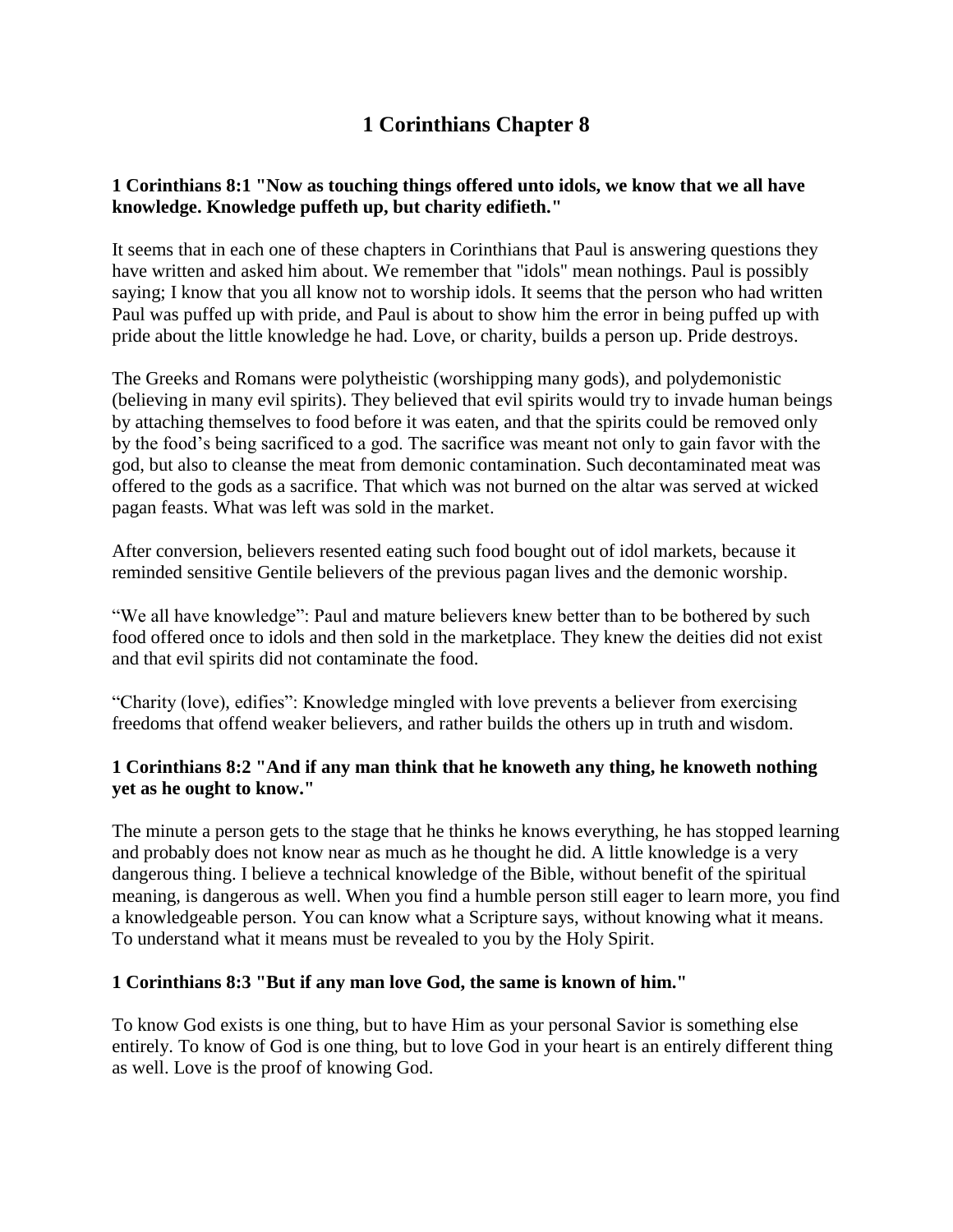John 10:14 "I am the good shepherd, and know my [sheep], and am known of mine." He knows us and we know Him, if we love Him.

Galatians 4:9 "But now, after that ye have known God, or rather are known of God, how turn ye again to the weak and beggarly elements, whereunto ye desire again to be in bondage?"

## **1 Corinthians 8:4 "As concerning therefore the eating of those things that are offered in sacrifice unto idols, we know that an idol [is] nothing in the world, and that [there is] none other God but one."**

Christians should believe that idols are nothings. The sin involving idols is to elevate them up and worship them. Christians should believe in God and God alone. Any form of worshipping idols is totally unacceptable. There would be absolutely no way to know what meat had been offered to idols and what was not. To regard the meat clean or unclean would be regarding the idol. They should not try to judge at all. Just ignore all of that, since an idol is a nothing anyway.

Paul states his agreement with the well taught believers who knew idols were nothing, so food offered to idols was not defiled.

We must remember through all this, that Paul is answering questions someone in Corinth had written to him. God had shown over and over that idols are nothings, as He did in Egypt; to make the Pharaoh let the people go.

## **1 Corinthians 8:5 "For though there be that are called gods, whether in heaven or in earth, (as there be gods many, and lords many,)"**

In Egypt, there had been thousands of false gods. Here in Corinth, there had been many false gods as well. The problem with people who worship false gods is that they want a god they can see with their eyes. They worship things from God's creation instead of worshipping the Creator. God is the Eternal Spirit.

John 4:24 "God [is] a Spirit: and they that worship him must worship [him] in spirit and in truth."

The One true God is Spirit, and must be seen in the Spirit and not with physical eyes.

### **1 Corinthians 8:6 "But to us [there is but] one God, the Father, of whom [are] all things, and we in him; and one Lord Jesus Christ, by whom [are] all things, and we by him."**

A powerful and clear affirmation of the essential equality of God the Father and God the Son. (Eph. 4:4-6).

Here is the Scripture which explains it best.

1 John 5:7 "For there are three that bear record in heaven, the Father, the Word, and the Holy Ghost: and these three are one."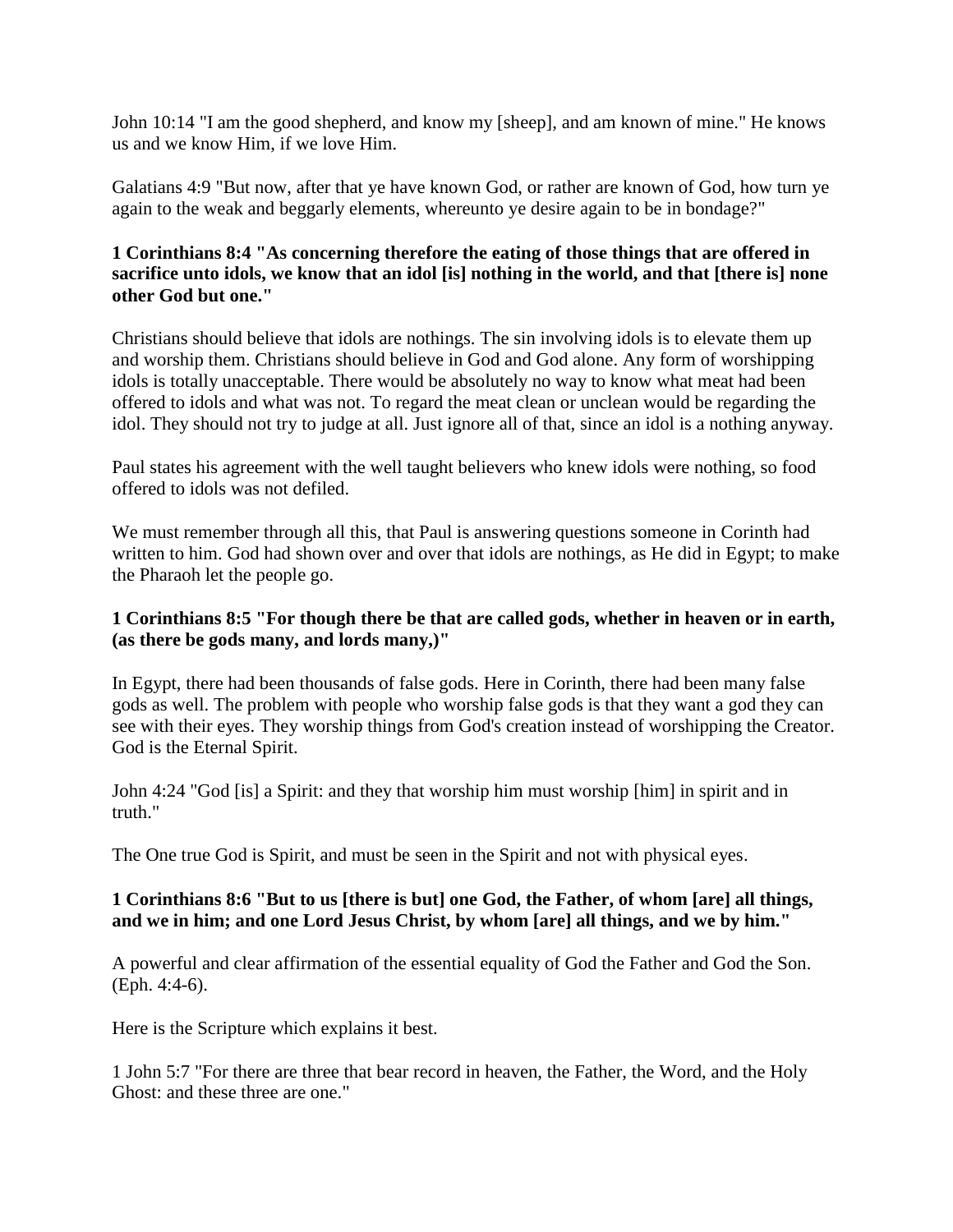The Lord Jesus Christ is the same as the Word mentioned here (in 1 John). Eternal God is the beginning of all. Our Salvation is by believing in Lord Jesus Christ. The Word was Creator God. All things exist by Him. He bought us with His precious blood, and we are now adopted children of the Father. There is no other way to the Father, but by Jesus Christ.

## **1 Corinthians 8:7 "Howbeit [there is] not in every man that knowledge: for some with conscience of the idol unto this hour eat [it] as a thing offered unto an idol; and their conscience being weak is defiled."**

This is just speaking of those who know the meat was offered to an idol, feel that they should not eat it, and eat it anyway. That would be a sin, because they went against their conscience. Those who regard the idol as nothing would not sin, if they ate of the same meat, because they do not regard the idol as anything. They could eat it with a clear conscience.

For more information on this read (Romans 14:20-23).

## **1 Corinthians 8:8 "But meat commendeth us not to God: for neither, if we eat, are we the better; neither, if we eat not, are we the worse."**

The meat is not what makes the sin. It is our attitude toward the meat. Anything that you cannot do with a clear conscience is sin if you do it.

If you are a Christian, God has placed His laws in your heart. Your conscience alerts you when something is a sin or not. We must never do anything that we feel in our heart is wrong to do. The eating is not the sin. The sin is doing what you know or feel in your heart is wrong for you.

## **1 Corinthians 8:9 "But take heed lest by any means this liberty of yours become a stumbling block to them that are weak."**

We must make a judgment call here. If we do something that we know in our heart is not wrong for us to do, but would cause our brother to sin, it is wrong for us to do. It is wrong, because we would cause our brother who has a weak conscience to sin. All Christians should be aware of their brother's weakness, and not do things in front of him that would cause him to sin. It is even more important that ministers are careful what they say and do. Sometimes the only example of Christian living that a person has, is the one we live before them.

#### **1 Corinthians 8:10 "For if any man see thee which hast knowledge sit at meat in the idol's temple, shall not the conscience of him which is weak be emboldened to eat those things which are offered to idols;"**

This is speaking of someone who has no guilty conscience about eating things offered to idols, because he does not regard the idol as anything. The sad thing is that the person who does have a guilty conscience about eating the sacrifice offered to the idol might eat to show that they can do anything you are doing. Remember, you are their example, and they would sin because of your freedom in the Lord. It is just best to be careful of this for their sakes and not for your own sake.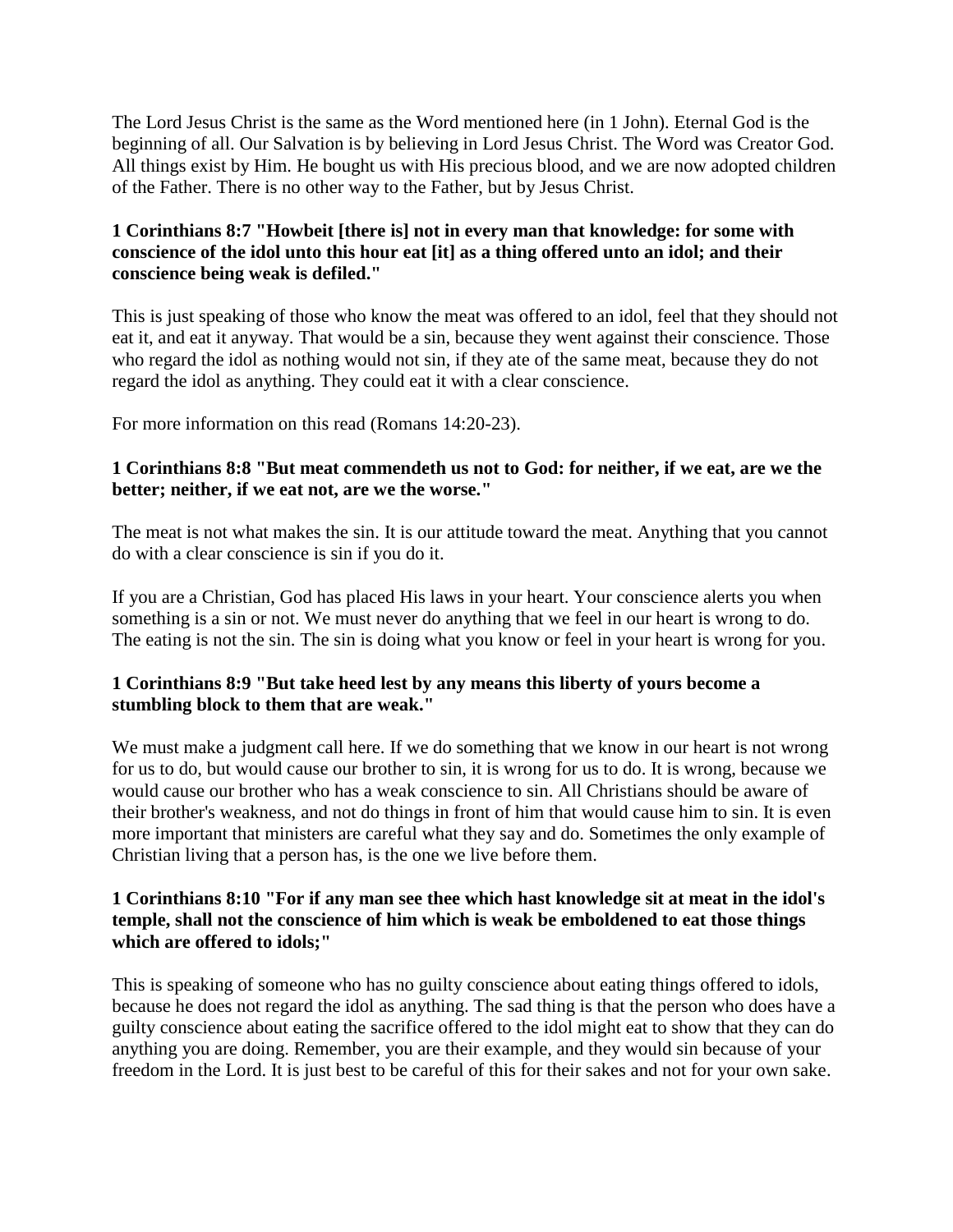#### **1 Corinthians 8:11 "And through thy knowledge shall the weak brother perish, for whom Christ died?"**

We see in the following Scripture, it is not always what we do that is sin, but our attitude about what we do that is sin. Anything you do without having faith in your heart that it is alright to do, is sin. Look with me at that very thing in the following Scripture.

Romans 14:23 "And he that doubteth is damned if he eat, because [he eateth] not of faith: for whatsoever [is] not of faith is sin."

The sad thing is that we have great influence on those who have just received Jesus as their Savior. We must not give even the appearance of evil for their sakes. The new Christian is not aware of the privilege of Christianity and thus you might cause him to sin.

### **1 Corinthians 8:12 "But when ye sin so against the brethren, and wound their weak conscience, ye sin against Christ."**

A strong warning that causing a brother or sister in Christ to stumble is more than simply an offense against that person; it is a serious offense against the Lord Himself.

## **1 Corinthians 8:13 "Wherefore, if meat make my brother to offend, I will eat no flesh while the world standeth, lest I make my brother to offend."**

Paul has said a tremendous thing here. Not only will he not sin, but he will not do anything that might cause someone else to sin. Paul says, even if I can never eat meat again, I would even do that to keep my weaker brother from sinning. Will we do as much?

## **1 Corinthians Chapter 8 Questions**

- 1. Knowledge \_\_\_\_\_\_\_\_\_\_\_\_ up, but \_\_\_\_\_\_\_\_\_ edifieth.
- 2. What does "idols" mean?
- 3. What happens to a person who thinks they know everything?
- 4. The author believes what kind of knowledge of the Bible is dangerous.
- 5. Who must reveal to us what a Scripture is truly saying?
- 6. To know God exists is one thing, what is better than that?
- 7. What does Galatians chapter 4 verse 9 tell us of our relationship with God?
- 8. If an idol is nothing, how can we sin regarding it?